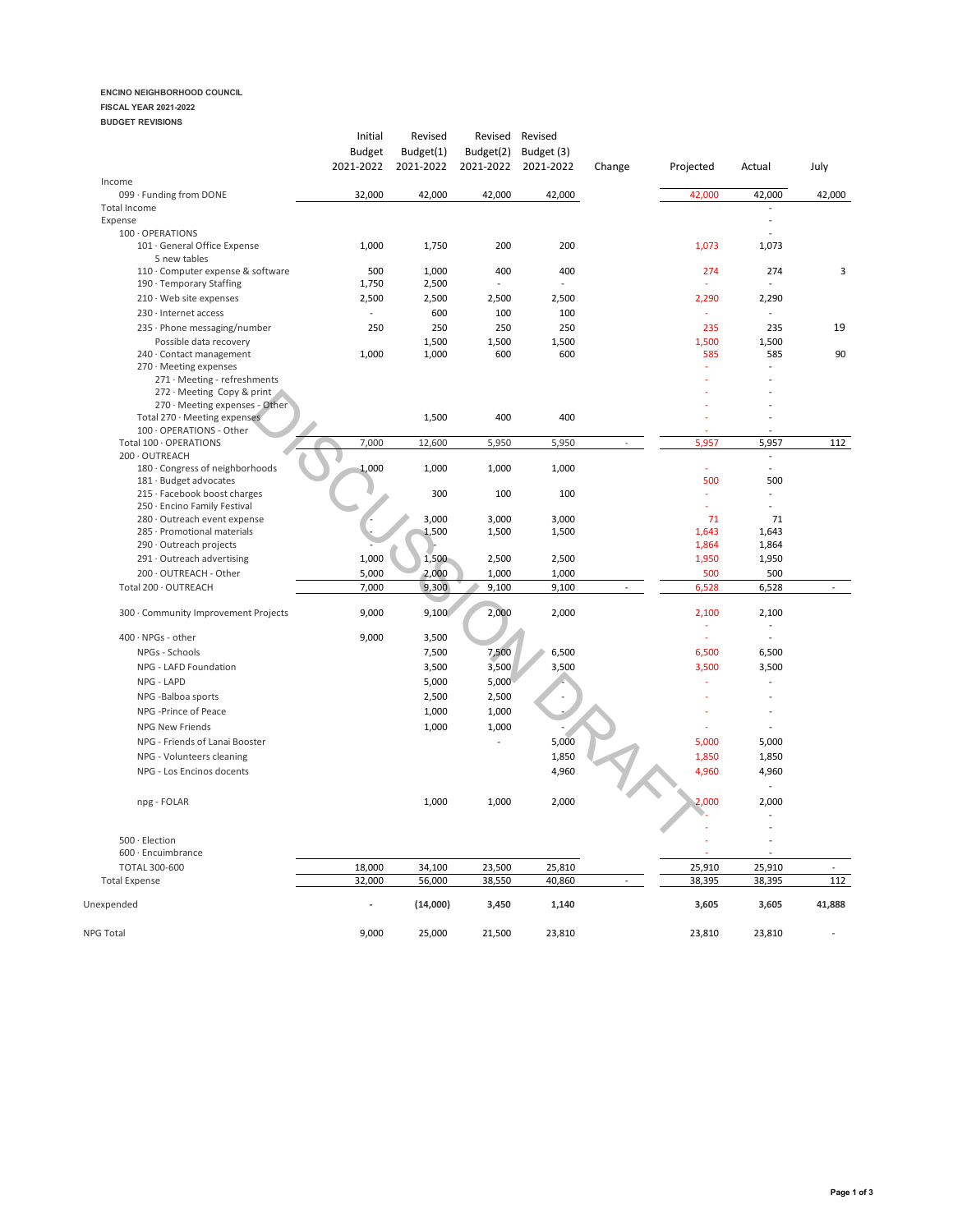### **ENCINO NEIGHBORHOOD COUNCIL**

#### **FISCAL YEAR 2021-2022**

**BUDGET REVISIONS**

|                                                                                                                                                                                    | Aug                      | Sep    | Oce    | Nov           | Dec                      | Jan                      | Feb                      | Mar          | Apr    |
|------------------------------------------------------------------------------------------------------------------------------------------------------------------------------------|--------------------------|--------|--------|---------------|--------------------------|--------------------------|--------------------------|--------------|--------|
| Income                                                                                                                                                                             |                          |        |        |               |                          |                          |                          |              |        |
| 099 · Funding from DONE                                                                                                                                                            |                          |        |        |               |                          |                          |                          |              |        |
| Total Income                                                                                                                                                                       |                          |        |        |               |                          |                          |                          |              |        |
| Expense<br>100 · OPERATIONS                                                                                                                                                        |                          |        |        |               |                          |                          |                          |              |        |
| 101 · General Office Expense<br>5 new tables                                                                                                                                       |                          |        |        |               |                          |                          |                          |              |        |
| 110 · Computer expense & software<br>190 · Temporary Staffing                                                                                                                      | 103                      | 3      | 3      | 3             | 141                      | 3                        | 3                        | 3            | 3      |
| 210 · Web site expenses                                                                                                                                                            | 150                      | 150    | 199    | 199           | 398                      | 199                      | 199                      | 199          | 199    |
| 230 · Internet access                                                                                                                                                              |                          |        |        |               |                          |                          |                          |              |        |
| 235 · Phone messaging/number<br>Possible data recovery                                                                                                                             | 19                       | 19     | 19     | 19            | 19                       | 19                       | 19                       | 20           | 20     |
| 240 · Contact management<br>270 · Meeting expenses<br>271 · Meeting - refreshments<br>272 · Meeting Copy & print<br>270 · Meeting expenses - Other<br>Total 270 · Meeting expenses | 45                       | 45     | 45     | 45            | 45                       | 45                       | 45                       | 45           | 45     |
| 100 · OPERATIONS - Other<br>Total 100 · OPERATIONS                                                                                                                                 | 317                      | 217    | 266    | 266           | 603                      | 266                      | 266                      | 267          | 267    |
| 200 · OUTREACH<br>180 · Congress of neighborhoods                                                                                                                                  |                          |        |        |               |                          |                          |                          |              |        |
| 181 · Budget advocates<br>215 · Facebook boost charges                                                                                                                             |                          |        |        |               |                          |                          |                          |              |        |
| 250 · Encino Family Festival<br>280 · Outreach event expense                                                                                                                       |                          |        |        |               |                          |                          | 53                       |              | 18     |
| 285 · Promotional materials<br>290 · Outreach projects                                                                                                                             |                          |        |        |               |                          |                          |                          | 468<br>1,000 | 699    |
| 291 · Outreach advertising                                                                                                                                                         |                          |        |        |               |                          | 1,000                    |                          |              |        |
| 200 · OUTREACH - Other                                                                                                                                                             |                          |        |        |               |                          |                          |                          |              |        |
| Total 200 · OUTREACH                                                                                                                                                               |                          |        |        |               | $\overline{a}$           | 1,000                    | 53                       | 1,468        | 717    |
| 300 · Community Improvement Projects                                                                                                                                               |                          |        |        |               |                          |                          |                          |              |        |
| 400 · NPGs - other                                                                                                                                                                 |                          |        |        |               |                          |                          |                          |              |        |
| NPGs - Schools                                                                                                                                                                     |                          |        |        | $\nu$         |                          |                          |                          |              | 3,500  |
| NPG - LAFD Foundation                                                                                                                                                              |                          |        |        |               |                          |                          |                          | 3,500        |        |
| NPG - LAPD                                                                                                                                                                         |                          |        |        |               |                          |                          |                          |              |        |
| NPG -Balboa sports                                                                                                                                                                 |                          |        |        |               |                          |                          |                          |              |        |
| NPG -Prince of Peace                                                                                                                                                               |                          |        |        |               |                          |                          |                          |              |        |
| NPG New Friends                                                                                                                                                                    |                          |        |        |               |                          |                          |                          |              |        |
| NPG - Friends of Lanai Booster                                                                                                                                                     |                          |        |        |               |                          |                          |                          |              |        |
| NPG - Volunteers cleaning                                                                                                                                                          |                          |        |        |               |                          |                          |                          |              |        |
|                                                                                                                                                                                    |                          |        |        |               |                          |                          |                          |              |        |
| NPG - Los Encinos docents                                                                                                                                                          |                          |        |        |               |                          |                          |                          |              |        |
| npg - FOLAR                                                                                                                                                                        |                          |        |        |               |                          |                          |                          |              | 2,000  |
| 500 · Election                                                                                                                                                                     |                          |        |        |               |                          |                          |                          |              |        |
| 600 · Encuimbrance                                                                                                                                                                 |                          |        |        |               |                          |                          |                          |              |        |
| TOTAL 300-600                                                                                                                                                                      | $\overline{\phantom{a}}$ | $\sim$ | $\sim$ | $\mathcal{L}$ | $\overline{\phantom{a}}$ | $\overline{\phantom{a}}$ | $\overline{\phantom{a}}$ | 3,500        | 5,500  |
| <b>Total Expense</b>                                                                                                                                                               | 317                      | 217    | 266    | 266           | 603                      | 1,266                    | 319                      | 5,236        | 6,484  |
| Unexpended                                                                                                                                                                         | 41,570                   | 41,353 | 41,087 | 40,821        | 40,217                   | 38,951                   | 38,632                   | 33,397       | 26,912 |
| NPG Total                                                                                                                                                                          |                          |        |        |               |                          |                          |                          | 3,500        | 5,500  |